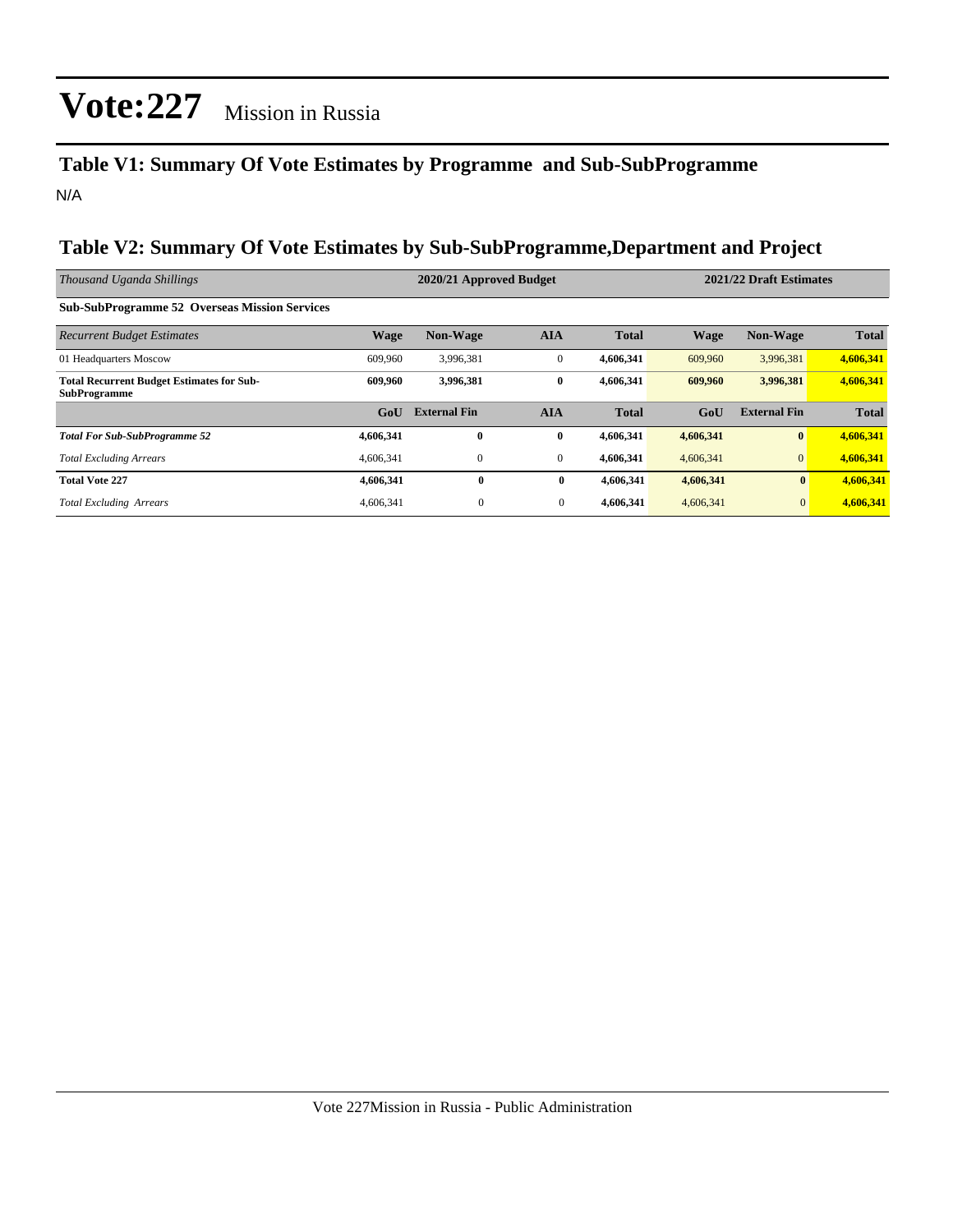### **Table V3: Summary Vote Estimates by Item**

| Thousand Uganda Shillings                                   | 2020/21 Approved Budget |                     |              |              | 2021/22 Draft Estimates |                     |              |  |
|-------------------------------------------------------------|-------------------------|---------------------|--------------|--------------|-------------------------|---------------------|--------------|--|
|                                                             | GoU                     | <b>External Fin</b> | AIA          | <b>Total</b> | GoU                     | <b>External Fin</b> | <b>Total</b> |  |
| <b>Employees, Goods and Services (Outputs Provided)</b>     | 4,606,341               | $\bf{0}$            | $\bf{0}$     | 4,606,341    | 4,606,341               | $\bf{0}$            | 4,606,341    |  |
| 211103 Allowances (Inc. Casuals, Temporary)                 | 1,590,368               | $\bf{0}$            | $\bf{0}$     | 1,590,368    | 1,590,368               | $\bf{0}$            | 1,590,368    |  |
| 211105 Missions staff salaries                              | 609,960                 | $\bf{0}$            | $\bf{0}$     | 609,960      | 609,960                 | $\mathbf{0}$        | 609,960      |  |
| 213001 Medical expenses (To employees)                      | 194,604                 | $\bf{0}$            | $\bf{0}$     | 194,604      | 194,604                 | $\bf{0}$            | 194,604      |  |
| 221001 Advertising and Public Relations                     | 1,000                   | $\bf{0}$            | $\bf{0}$     | 1,000        | 1,000                   | $\bf{0}$            | 1,000        |  |
| 221002 Workshops and Seminars                               | $\bf{0}$                | $\bf{0}$            | $\bf{0}$     | $\bf{0}$     | 4,000                   | $\bf{0}$            | 4,000        |  |
| 221007 Books, Periodicals & Newspapers                      | 1,200                   | $\bf{0}$            | $\bf{0}$     | 1,200        | 1,200                   | $\bf{0}$            | 1,200        |  |
| 221008 Computer supplies and Information Technology<br>(TT) | 2,040                   | $\bf{0}$            | $\bf{0}$     | 2,040        | 2,040                   | $\bf{0}$            | 2,040        |  |
| 221009 Welfare and Entertainment                            | 26,500                  | $\bf{0}$            | $\bf{0}$     | 26,500       | 26,500                  | $\bf{0}$            | 26,500       |  |
| 221011 Printing, Stationery, Photocopying and Binding       | 6,400                   | $\bf{0}$            | $\bf{0}$     | 6,400        | 6,400                   | $\bf{0}$            | 6,400        |  |
| 221012 Small Office Equipment                               | 2,800                   | $\bf{0}$            | $\bf{0}$     | 2,800        | 2,800                   | $\bf{0}$            | 2,800        |  |
| 221017 Subscriptions                                        | 3,000                   | $\bf{0}$            | $\bf{0}$     | 3,000        | 3,000                   | $\bf{0}$            | 3,000        |  |
| 222001 Telecommunications                                   | 30,407                  | $\bf{0}$            | $\bf{0}$     | 30,407       | 30,407                  | $\bf{0}$            | 30,407       |  |
| 222002 Postage and Courier                                  | 5,270                   | $\bf{0}$            | $\bf{0}$     | 5,270        | 5,270                   | $\bf{0}$            | 5,270        |  |
| 222003 Information and communications technology<br>(ICT)   | 2,496                   | $\bf{0}$            | $\bf{0}$     | 2,496        | 2,496                   | $\bf{0}$            | 2,496        |  |
| 223001 Property Expenses                                    | 3,062                   | $\bf{0}$            | $\bf{0}$     | 3,062        | 3,062                   | $\bf{0}$            | 3,062        |  |
| 223003 Rent – (Produced Assets) to private entities         | 1,777,149               | $\bf{0}$            | $\bf{0}$     | 1,777,149    | 1,773,149               | $\bf{0}$            | 1,773,149    |  |
| 223005 Electricity                                          | 50,000                  | $\bf{0}$            | $\bf{0}$     | 50,000       | 50,000                  | $\bf{0}$            | 50,000       |  |
| 223006 Water                                                | 2,930                   | $\bf{0}$            | $\bf{0}$     | 2,930        | 2,930                   | $\bf{0}$            | 2,930        |  |
| 225001 Consultancy Services- Short term                     | 18,000                  | $\bf{0}$            | $\bf{0}$     | 18,000       | 18,000                  | $\bf{0}$            | 18,000       |  |
| 226001 Insurances                                           | 4,800                   | $\bf{0}$            | $\bf{0}$     | 4,800        | 4,800                   | $\bf{0}$            | 4,800        |  |
| 227001 Travel inland                                        | 6,562                   | $\bf{0}$            | $\bf{0}$     | 6,562        | 6,562                   | $\bf{0}$            | 6,562        |  |
| 227002 Travel abroad                                        | 118,400                 | $\bf{0}$            | $\bf{0}$     | 118,400      | 118,400                 | $\bf{0}$            | 118,400      |  |
| 227003 Carriage, Haulage, Freight and transport hire        | 112,400                 | $\bf{0}$            | $\bf{0}$     | 112,400      | 112,400                 | $\bf{0}$            | 112,400      |  |
| 227004 Fuel, Lubricants and Oils                            | 1,200                   | $\bf{0}$            | $\bf{0}$     | 1,200        | 1,200                   | $\bf{0}$            | 1,200        |  |
| 228002 Maintenance - Vehicles                               | 15,610                  | $\bf{0}$            | $\bf{0}$     | 15,610       | 15,610                  | $\bf{0}$            | 15,610       |  |
| 228003 Maintenance – Machinery, Equipment $\&$<br>Furniture | 20,183                  | $\bf{0}$            | $\bf{0}$     | 20,183       | 20,183                  | $\bf{0}$            | 20,183       |  |
| <b>Grand Total Vote 227</b>                                 | 4,606,341               | $\bf{0}$            | $\bf{0}$     | 4,606,341    | 4,606,341               | $\bf{0}$            | 4,606,341    |  |
| <b>Total Excluding Arrears</b>                              | 4,606,341               | $\boldsymbol{0}$    | $\mathbf{0}$ | 4,606,341    | 4,606,341               | $\mathbf{0}$        | 4,606,341    |  |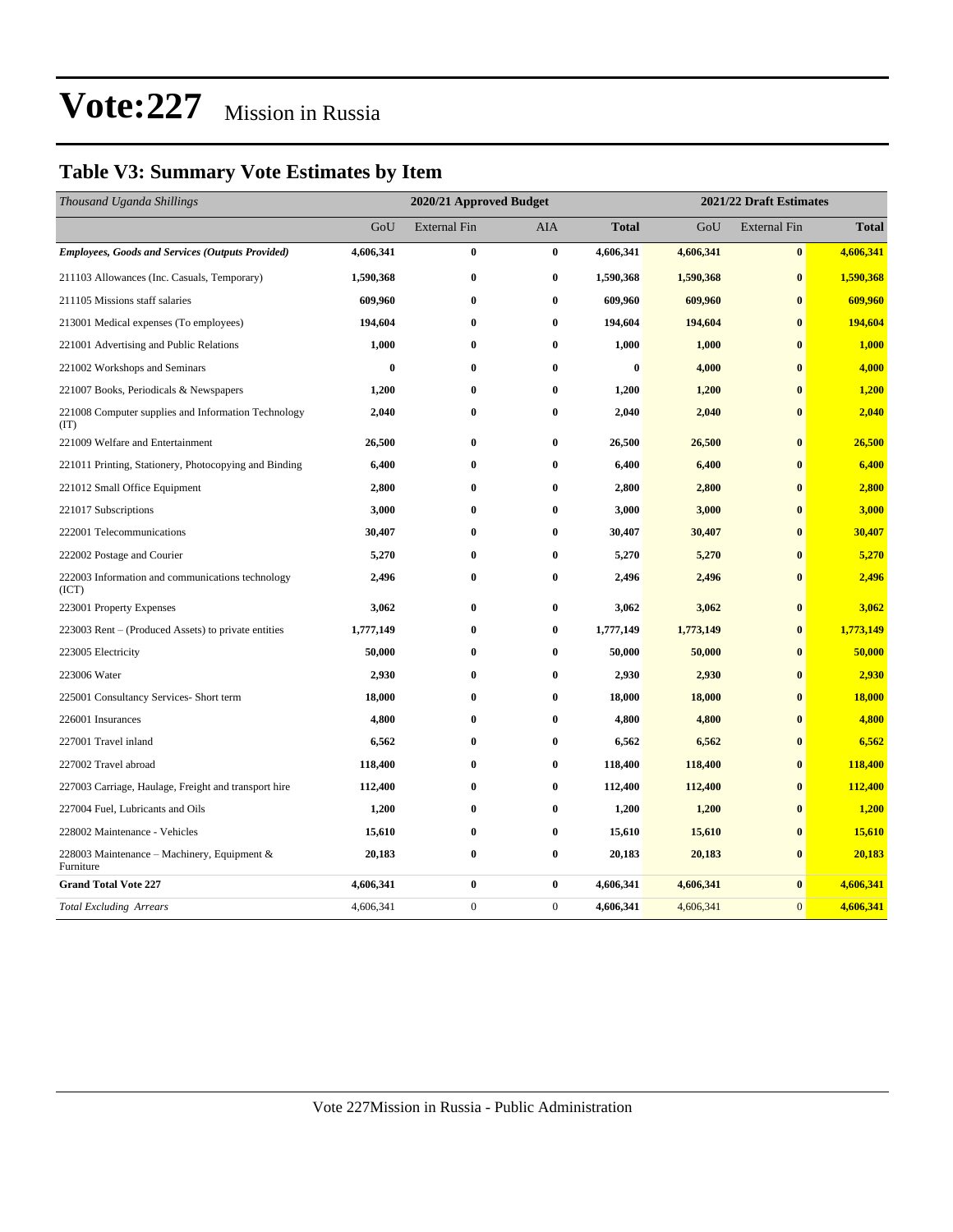### **Table V4: Detailed Estimates by Sub-SubProgramme, Department,Project and Output and Item**

*Sub-SubProgrammme 52 Overseas Mission Services*

*Recurrent Budget Estimates*

#### **Department 01 Headquarters Moscow**

| Thousand Uganda Shillings                                | 2020/21 Approved Budget |              |                  |              | 2021/22 Draft Estimates |                |              |
|----------------------------------------------------------|-------------------------|--------------|------------------|--------------|-------------------------|----------------|--------------|
| <b>Outputs Provided</b>                                  | Wage                    | Non Wage     | <b>AIA</b>       | <b>Total</b> | Wage                    | Non Wage       | <b>Total</b> |
| <b>Budget Output 165201 Cooperation frameworks</b>       |                         |              |                  |              |                         |                |              |
| 211103 Allowances (Inc. Casuals, Temporary)              | $\overline{0}$          | 1,184,756    | $\boldsymbol{0}$ | 1,184,756    | $\mathbf{0}$            | 1,184,756      | 1,184,756    |
| 211105 Missions staff salaries                           | 609,960                 | $\mathbf{0}$ | $\mathbf{0}$     | 609,960      | 609,960                 | $\overline{0}$ | 609,960      |
| 221009 Welfare and Entertainment                         | $\boldsymbol{0}$        | 26,500       | $\mathbf{0}$     | 26,500       | $\mathbf{0}$            | 26,500         | 26,500       |
| 221017 Subscriptions                                     | $\boldsymbol{0}$        | 1,700        | $\boldsymbol{0}$ | 1,700        | $\mathbf{0}$            | 1,700          | 1,700        |
| 222001 Telecommunications                                | $\boldsymbol{0}$        | 30,407       | $\boldsymbol{0}$ | 30,407       | $\mathbf{0}$            | 30,407         | 30,407       |
| 222002 Postage and Courier                               | $\boldsymbol{0}$        | 5,270        | $\boldsymbol{0}$ | 5,270        | $\boldsymbol{0}$        | 5,270          | 5,270        |
| 222003 Information and communications technology (ICT)   | $\boldsymbol{0}$        | 2,496        | $\boldsymbol{0}$ | 2,496        | $\boldsymbol{0}$        | 2,496          | 2,496        |
| 223003 Rent – (Produced Assets) to private entities      | $\boldsymbol{0}$        | 936,077      | $\mathbf{0}$     | 936,077      | $\mathbf{0}$            | 932,077        | 932,077      |
| 223005 Electricity                                       | $\boldsymbol{0}$        | 32,000       | $\boldsymbol{0}$ | 32,000       | $\boldsymbol{0}$        | 32,000         | 32,000       |
| 223006 Water                                             | $\boldsymbol{0}$        | 1,758        | $\mathbf 0$      | 1,758        | $\mathbf{0}$            | 1,758          | 1,758        |
| 227002 Travel abroad                                     | $\boldsymbol{0}$        | 74,424       | $\boldsymbol{0}$ | 74,424       | $\mathbf{0}$            | 74,424         | 74,424       |
| 227003 Carriage, Haulage, Freight and transport hire     | $\mathbf{0}$            | 94,400       | $\boldsymbol{0}$ | 94,400       | $\mathbf{0}$            | 94,400         | 94,400       |
| 228002 Maintenance - Vehicles                            | $\boldsymbol{0}$        | 15,610       | $\boldsymbol{0}$ | 15,610       | $\mathbf{0}$            | 15,610         | 15,610       |
| <b>Total Cost of Budget Output 01</b>                    | 609,960                 | 2,405,398    | 0                | 3,015,358    | 609,960                 | 2,401,398      | 3,011,358    |
| <b>Budget Output 165202 Consulars services</b>           |                         |              |                  |              |                         |                |              |
| 211103 Allowances (Inc. Casuals, Temporary)              | $\boldsymbol{0}$        | 198,612      | $\boldsymbol{0}$ | 198,612      | $\mathbf{0}$            | 198,612        | 198,612      |
| 213001 Medical expenses (To employees)                   | $\boldsymbol{0}$        | 194,604      | $\boldsymbol{0}$ | 194,604      | $\mathbf{0}$            | 194,604        | 194,604      |
| 221007 Books, Periodicals & Newspapers                   | $\boldsymbol{0}$        | 1,200        | $\boldsymbol{0}$ | 1,200        | $\mathbf{0}$            | 1,200          | 1,200        |
| 221008 Computer supplies and Information Technology (IT) | $\boldsymbol{0}$        | 2,040        | $\mathbf{0}$     | 2,040        | $\boldsymbol{0}$        | 2,040          | 2,040        |
| 221011 Printing, Stationery, Photocopying and Binding    | $\mathbf{0}$            | 6,400        | $\boldsymbol{0}$ | 6,400        | $\mathbf{0}$            | 6,400          | 6,400        |
| 221012 Small Office Equipment                            | $\boldsymbol{0}$        | 2,800        | $\mathbf{0}$     | 2,800        | $\boldsymbol{0}$        | 2,800          | 2,800        |
| 221017 Subscriptions                                     | $\mathbf{0}$            | 1,300        | $\mathbf{0}$     | 1,300        | $\boldsymbol{0}$        | 1,300          | 1,300        |
| 223001 Property Expenses                                 | $\boldsymbol{0}$        | 3,062        | $\mathbf{0}$     | 3,062        | $\mathbf{0}$            | 3,062          | 3,062        |
| 223003 Rent – (Produced Assets) to private entities      | $\boldsymbol{0}$        | 255,988      | $\boldsymbol{0}$ | 255,988      | $\boldsymbol{0}$        | 255,988        | 255,988      |
| 223005 Electricity                                       | $\mathbf{0}$            | 18,000       | $\boldsymbol{0}$ | 18,000       | $\mathbf{0}$            | 18,000         | 18,000       |
| 223006 Water                                             | $\mathbf{0}$            | 1,172        | $\boldsymbol{0}$ | 1,172        | $\boldsymbol{0}$        | 1,172          | 1,172        |
| 226001 Insurances                                        | $\overline{0}$          | 4,800        | $\boldsymbol{0}$ | 4,800        | $\boldsymbol{0}$        | 4,800          | 4,800        |
| 227001 Travel inland                                     | $\boldsymbol{0}$        | 3,102        | $\mathbf{0}$     | 3,102        | $\mathbf{0}$            | 3,102          | 3,102        |
| 227002 Travel abroad                                     | $\boldsymbol{0}$        | 43,976       | $\boldsymbol{0}$ | 43,976       | $\boldsymbol{0}$        | 43,976         | 43,976       |
| 227003 Carriage, Haulage, Freight and transport hire     | $\boldsymbol{0}$        | 18,000       | $\boldsymbol{0}$ | 18,000       | $\mathbf{0}$            | 18,000         | 18,000       |
| 227004 Fuel, Lubricants and Oils                         | $\boldsymbol{0}$        | 1,200        | $\boldsymbol{0}$ | 1,200        | $\mathbf{0}$            | 1,200          | 1,200        |

Vote 227Mission in Russia - Public Administration